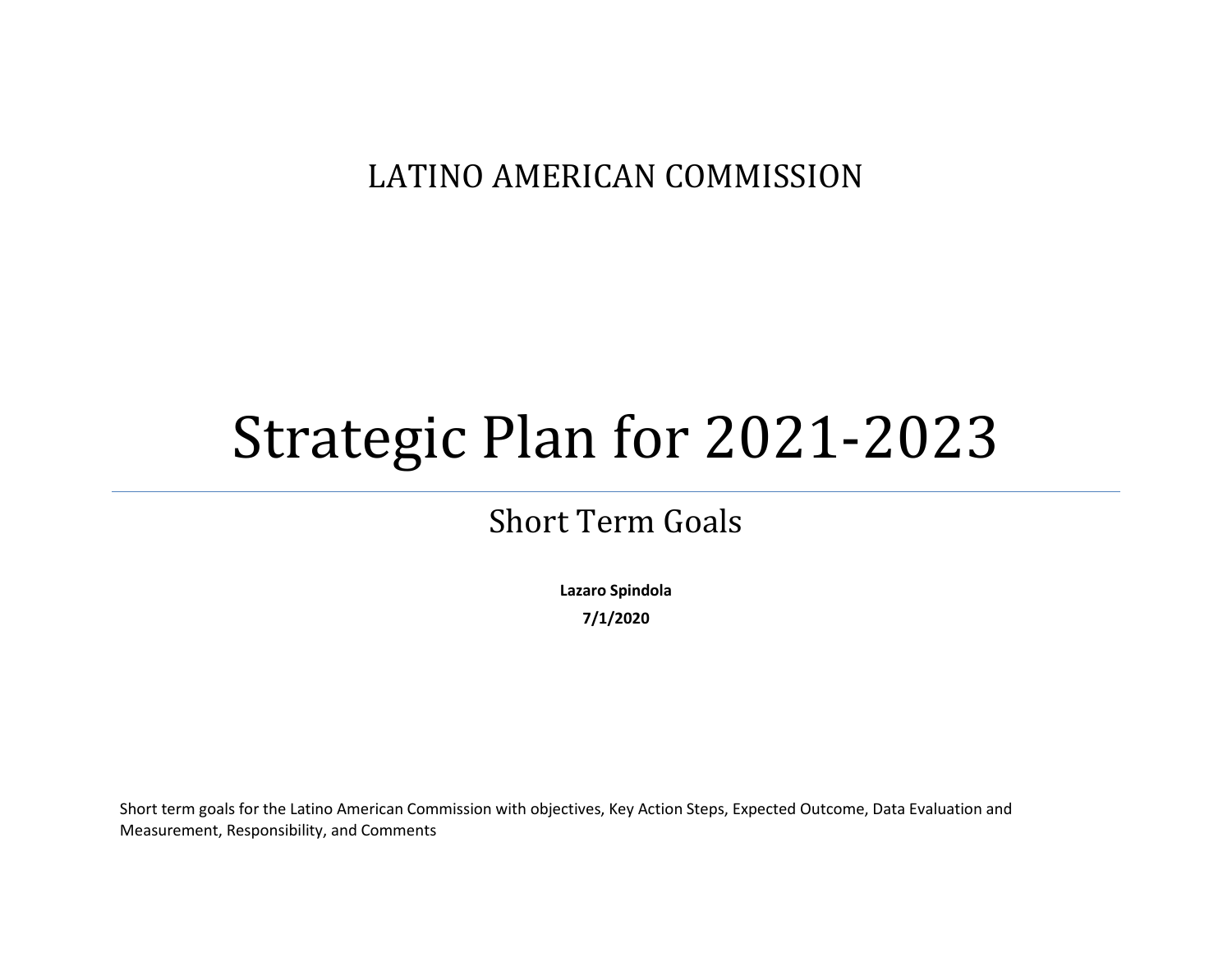| Strategic Plan for the Latino American Commission Years 2021-2023                                                                                                   |                                                                                                                                                                                                                      |                                                                                                                                                                                                                                                                                     |                                                                                                                                                                                                                                        |                                           |                                                                                                                                     |  |  |  |  |  |
|---------------------------------------------------------------------------------------------------------------------------------------------------------------------|----------------------------------------------------------------------------------------------------------------------------------------------------------------------------------------------------------------------|-------------------------------------------------------------------------------------------------------------------------------------------------------------------------------------------------------------------------------------------------------------------------------------|----------------------------------------------------------------------------------------------------------------------------------------------------------------------------------------------------------------------------------------|-------------------------------------------|-------------------------------------------------------------------------------------------------------------------------------------|--|--|--|--|--|
| Problem/Need Statement: There is a need to fund the Nebraska Latino Summit.                                                                                         |                                                                                                                                                                                                                      |                                                                                                                                                                                                                                                                                     |                                                                                                                                                                                                                                        |                                           |                                                                                                                                     |  |  |  |  |  |
| (LAC = Latino American Commission, ED = Executive Director; PIO = Public Information Officer, Board = Commission Board                                              |                                                                                                                                                                                                                      |                                                                                                                                                                                                                                                                                     |                                                                                                                                                                                                                                        |                                           |                                                                                                                                     |  |  |  |  |  |
| <b>GOAL A: Provide permanent general fund appropriation to finance the Latino Educational Summit.</b>                                                               |                                                                                                                                                                                                                      |                                                                                                                                                                                                                                                                                     |                                                                                                                                                                                                                                        |                                           |                                                                                                                                     |  |  |  |  |  |
| <b>Objectives</b>                                                                                                                                                   | <b>Key Action Steps</b>                                                                                                                                                                                              | <b>Expected Outcome</b>                                                                                                                                                                                                                                                             | <b>Data Evaluation &amp; Measurement</b>                                                                                                                                                                                               | <b>Responsibility</b>                     | <b>Comments</b>                                                                                                                     |  |  |  |  |  |
| Obj. A1: To fund the<br>Nebraska Latino<br><b>Educational Summit</b><br>on a yearly basis.                                                                          | A.1a: Introduce Legislation to include<br>the Summit's budget.<br>A.2a: Provide a line item in the budget<br>of the Latino American Commission<br>for \$40,000.00 to fund the Nebraska<br>Latino Educational Summit. | A1a: The Latino American<br>Commission will have a<br>\$40,000.00 budget for the<br>Latino Summit.                                                                                                                                                                                  | A1a: The Latino American<br>Commission will provide the funding<br>for the summit.                                                                                                                                                     | A1a: LAC,<br>Appropriations<br>Committee. | A1a: There was funding<br>for the 2019-2021<br>biennium to fund the<br>Summit. It is expected<br>that the funding will<br>continue. |  |  |  |  |  |
| Problem/Need Statement: The Latino American Commission needs three laptop computers.<br><b>GOAL B: Provide Commission staff with equipment to tele commute.</b>     |                                                                                                                                                                                                                      |                                                                                                                                                                                                                                                                                     |                                                                                                                                                                                                                                        |                                           |                                                                                                                                     |  |  |  |  |  |
| <b>Objectives</b>                                                                                                                                                   | <b>Key Action Steps</b>                                                                                                                                                                                              | <b>Expected Outcome</b>                                                                                                                                                                                                                                                             | <b>Data Evaluation &amp; Measurement</b>                                                                                                                                                                                               | <b>Responsibility</b>                     | <b>Comments</b>                                                                                                                     |  |  |  |  |  |
| Obj. B1: The current<br>equipment is obsolete<br>leading to the need to<br>us personal computer<br>equipment                                                        | B1a: Provide \$12,000.00 for the<br>purchase of three modern laptops                                                                                                                                                 | B1a: The Commission staff<br>will be able to telecommute<br>using state issued equipment.                                                                                                                                                                                           | B1a: Open communications.<br>newsletters, public notices will and<br>social media will be maintained and<br>upgraded using the new equipment.<br>Number of likes, friend request,<br>followers of social media pages will<br>increase. | B <sub>1a</sub> : LAC                     | B <sub>1a</sub> : The<br>Commissions<br>communication and<br>media platform will<br>reach a larger<br>percentage of<br>constituents |  |  |  |  |  |
| Problem/Need Statement: Identify major social-economic issues that affect the Latino community.                                                                     |                                                                                                                                                                                                                      |                                                                                                                                                                                                                                                                                     |                                                                                                                                                                                                                                        |                                           |                                                                                                                                     |  |  |  |  |  |
|                                                                                                                                                                     | <b>GOAL C: Surveys will pinpoint issues affecting the Latino community as seen by the community</b>                                                                                                                  |                                                                                                                                                                                                                                                                                     |                                                                                                                                                                                                                                        |                                           |                                                                                                                                     |  |  |  |  |  |
| <b>Objectives</b>                                                                                                                                                   | <b>Key Action Steps</b>                                                                                                                                                                                              | <b>Expected Outcome</b>                                                                                                                                                                                                                                                             | <b>Data Evaluation &amp; Measurement</b>                                                                                                                                                                                               | <b>Responsibility</b>                     | <b>Comments</b>                                                                                                                     |  |  |  |  |  |
| Obj. C1: Eleven<br>Surveys conducted<br>during the 2021-2023<br>Biennium.                                                                                           | C1a develop the survey that will be<br>conducted in 11 communities                                                                                                                                                   | C1a: during the 2021-2022<br>year, surveys will be<br>conducted in Lincoln.<br>Schuyler, Crete, Columbus,<br><b>Madison and Norfolk</b><br>C2a: During the 2022-2023<br>year, surveys will be<br>conducted in Grand Island,<br>South Sioux City, Hastings,<br>Omaha, and Lexington. | C1a: Evaluate the survey data and<br>report to the legislature, specially to<br>those legislators representing the<br>surveyed communities.<br>C2a: Share survey data with<br>community and state agencies.                            | $C1a$ : : LAC                             | C1a-c: Study under<br>way.                                                                                                          |  |  |  |  |  |
|                                                                                                                                                                     |                                                                                                                                                                                                                      |                                                                                                                                                                                                                                                                                     |                                                                                                                                                                                                                                        |                                           |                                                                                                                                     |  |  |  |  |  |
| Problem/Need Statement: Many parents of Latino Children lack full high school education.<br>GOAL D: Empower Latino parents to get their GED test in written format. |                                                                                                                                                                                                                      |                                                                                                                                                                                                                                                                                     |                                                                                                                                                                                                                                        |                                           |                                                                                                                                     |  |  |  |  |  |